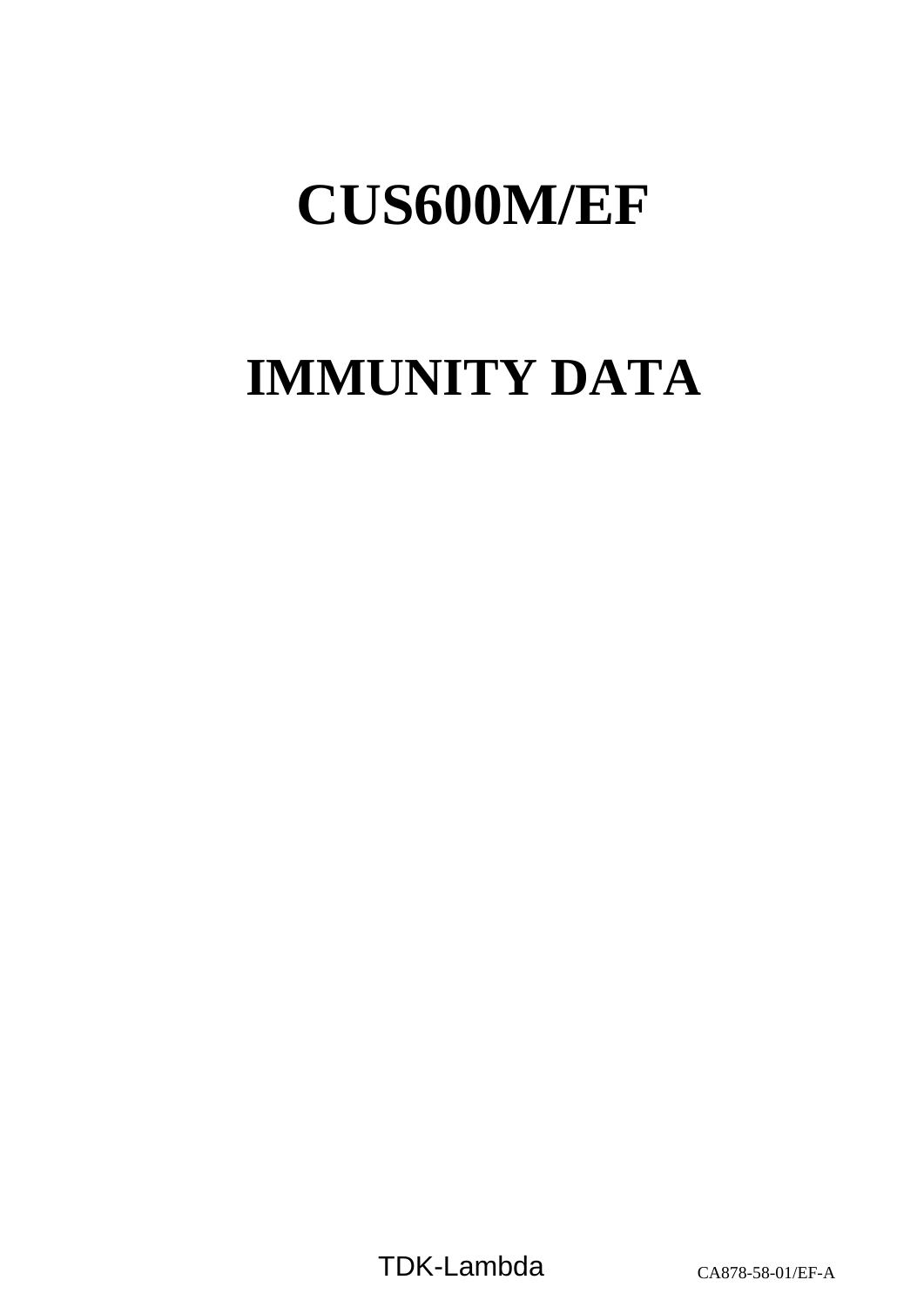# INDEX

|                                                                                                       | PAGE       |
|-------------------------------------------------------------------------------------------------------|------------|
|                                                                                                       |            |
|                                                                                                       |            |
|                                                                                                       |            |
| 3. Radiated Radio-Frequency Electromagnetic Field Immunity Test (IEC61000-4-3) ····················   | $\sqrt{5}$ |
|                                                                                                       | - 6        |
| 5.                                                                                                    |            |
| 6.                                                                                                    |            |
|                                                                                                       |            |
|                                                                                                       |            |
|                                                                                                       |            |
|                                                                                                       |            |
| 10. Radiated Radio-Frequency Electromagnetic Field Immunity Test (IEC60601-1-2 Ed.4) ············· 12 |            |
|                                                                                                       |            |
|                                                                                                       |            |
| 13. Conducted Disturbances Induced by Radio-Frequency Field Immunity Test (IEC60601-1-2 Ed.4)  15     |            |
|                                                                                                       |            |
|                                                                                                       |            |
| Terminology Used                                                                                      |            |

| FG               | Frame GND                      |
|------------------|--------------------------------|
| $\div$           | Earth $(\frac{1}{x})$ terminal |
| L                | Live line                      |
| N                | Neutral line                   |
| $\overline{\pi}$ | Earth                          |
| $+V$             | $+$ Output                     |
| $-V$             | - Output                       |
|                  |                                |

※ Test results are reference data based on our standard measurement condition.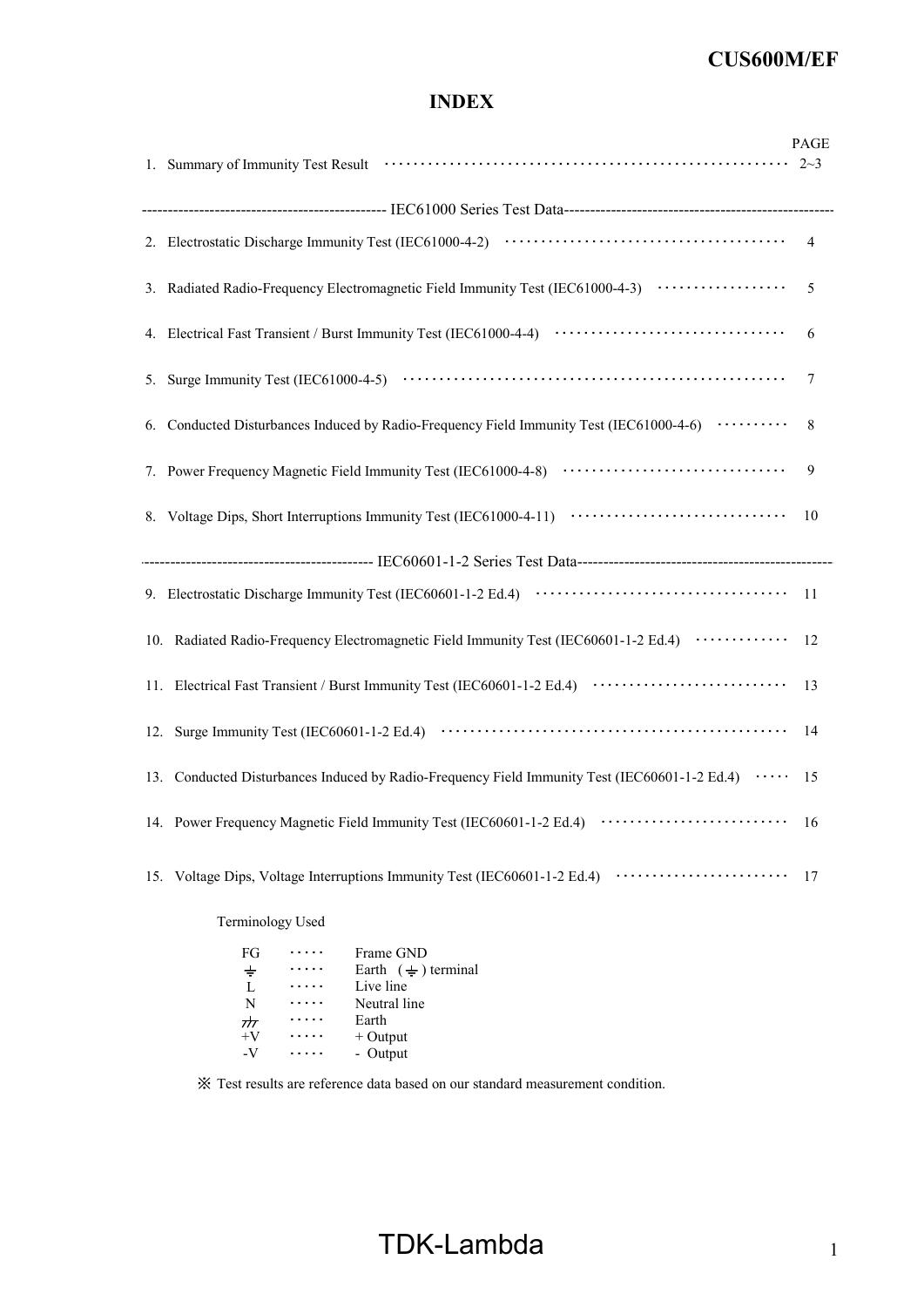#### 1. Summary of Immunity Test Result

#### MODEL: CUS600M/EF

#### (1) IEC61000 Series Test Result:

| Item                                                                     | Standard                                               | Test level       | Criteria     | Result      | Notes & Conditions        |
|--------------------------------------------------------------------------|--------------------------------------------------------|------------------|--------------|-------------|---------------------------|
| Electrostatic Discharge Immunity Test                                    | IEC61000-4-2                                           | 1,2,3,4          | A            | PASS        |                           |
| Radiated Radio-Frequency<br>Electromagnetic Field Immunity Test          | IEC61000-4-3                                           | 1,2,3            | A            | <b>PASS</b> |                           |
| Electrical Fast Transient / Burst Immunity Test                          | IEC61000-4-4                                           | 1,2,3,4          | A            | <b>PASS</b> |                           |
| <b>Surge Immunity Test</b>                                               | IEC61000-4-5                                           | 1,2,3, (4)       | А            | <b>PASS</b> | Level 4: Common mode only |
| Conducted Disturbances Induced<br>by Radio-Frequency Field Immunity Test | IEC61000-4-6                                           | 1,2,3            | $\mathbf{A}$ | <b>PASS</b> |                           |
| Power Frequency Magnetic Field Immunity Test                             | IEC61000-4-8                                           | 1,2,3,4          | A            | <b>PASS</b> |                           |
|                                                                          | IEC61000-4-11<br>$(100~120$ VAC)<br>CLASS 3 Industrial | Dip: 20% 5000ms  | A/B          | <b>PASS</b> | $A: \leq 570W, B: > 570W$ |
|                                                                          |                                                        | Dip: 30% 500ms   | A/B          | <b>PASS</b> | $A: \leq 500W, B: > 500W$ |
|                                                                          |                                                        | Dip: 60% 200ms   | A/B          | <b>PASS</b> | $A: \leq 210W, B: > 210W$ |
|                                                                          |                                                        | Dip: 100% 20ms   | A/B          | <b>PASS</b> | $A: \leq 330W, B: > 330W$ |
|                                                                          |                                                        | Dip: 100% 10ms   | A            | <b>PASS</b> |                           |
| Voltage Dips Immunity Test, Short Interruptions                          |                                                        | Dip: 100% 5000ms | $\mathbf B$  | <b>PASS</b> |                           |
| <b>Immunity Test</b>                                                     |                                                        | Dip: 20% 5000ms  | A            | <b>PASS</b> |                           |
|                                                                          |                                                        | Dip: 30% 500ms   | A            | <b>PASS</b> |                           |
|                                                                          | IEC61000-4-11                                          | Dip: 60% 200ms   | A/B          | <b>PASS</b> | $A: \leq 570W, B: > 570W$ |
|                                                                          | $(200~240$ VAC)<br>CLASS 3 Industrial                  | Dip: 100% 20ms   | A/B          | <b>PASS</b> | $A: \leq 330W, B: > 330W$ |
|                                                                          |                                                        | Dip: 100% 10ms   | A            | <b>PASS</b> |                           |
|                                                                          |                                                        | Dip: 100% 5000ms | $\mathbf B$  | <b>PASS</b> |                           |

Detail of test condition refer to each test page.

Criteria A

1. The regulation of output voltage must not exceed 5% of initial value during test.

2. The output voltage must be within the regulation of specification after the test.

3. Smoke and fire are not allowed.

Criteria B

1. Must not have temporary function degradation that requires input restart.

2. The output voltage must be within the regulation of specification after the test.

3. Smoke and fire are not allowed.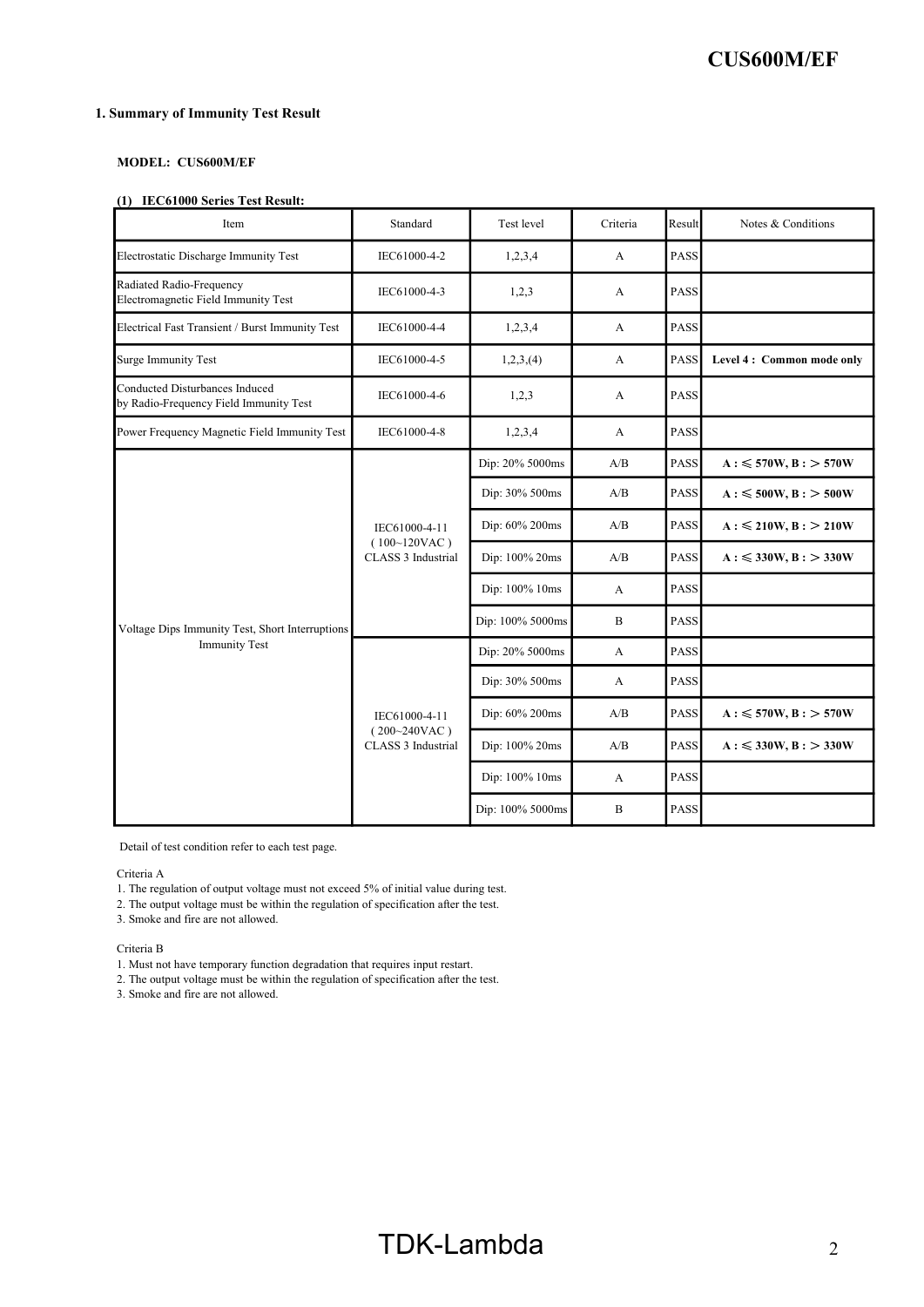# 1. Summary of Immunity Test Result

# MODEL: CUS600M/EF

# (2) IEC60601-1-2 Series Test Result:

| Item                                                                     | Standard                             | <b>Test level</b> | Criteria       | Result      | Notes & Conditions           |
|--------------------------------------------------------------------------|--------------------------------------|-------------------|----------------|-------------|------------------------------|
| Electrostatic Discharge Immunity Test                                    | IEC60601-1-2<br>Ed.4                 | 1,2,3,4           | A              | <b>PASS</b> | <b>ENCLOSURE PORT</b>        |
| Radiated Radio-Frequency<br>Electromagnetic Field Immunity Test          | IEC60601-1-2<br>Ed.4                 | 1,2,3             | A              | <b>PASS</b> | <b>ENCLOSURE PORT</b>        |
| Electrical Fast Transient / Burst Immunity Test                          | IEC60601-1-2<br>Ed.4                 | 1,2,3             | A              | <b>PASS</b> | <b>Input a.c. power PORT</b> |
| <b>Surge Immunity Test</b>                                               | IEC60601-1-2<br>Ed.4                 | 1,2,3             | A              | <b>PASS</b> | <b>Input a.c. power PORT</b> |
| Conducted Disturbances Induced<br>by Radio-Frequency Field Immunity Test | IEC60601-1-2<br>Ed.4                 | 1,2               | $\mathbf{A}$   | <b>PASS</b> | <b>Input a.c. power PORT</b> |
| Power Frequency Magnetic Field Immunity Test                             | IEC60601-1-2<br>Ed.4                 | 1,2,3,4           | A              | <b>PASS</b> | <b>ENCLOSURE PORT</b>        |
|                                                                          | IEC60601-1-2. Ed4<br>$(100~120$ VAC) | Dip: 30% 500ms    | A/B            | <b>PASS</b> | $A: \leq 500W, B: > 500W$    |
| Voltage Dips Immunity Test, Short Interruptions                          |                                      | Dip: 100% 10ms    | A              | PASS        |                              |
| <b>Immunity Test</b>                                                     |                                      | Dip: 100% 20ms    | A/B            | <b>PASS</b> | $A: \leq 330W, B: > 330W$    |
|                                                                          |                                      | Dip: 100% 5000ms  | $\overline{B}$ | <b>PASS</b> |                              |
|                                                                          |                                      | Dip: 30% 500ms    | $\mathbf{A}$   | <b>PASS</b> |                              |
| Voltage Dips Immunity Test, Short Interruptions                          | IEC60601-1-2. Ed4<br>$(200~240$ VAC) | Dip: 100% 10ms    | $\overline{A}$ | <b>PASS</b> |                              |
| <b>Immunity Test</b>                                                     |                                      | Dip: 100% 20ms    | A/B            | <b>PASS</b> | $A: \leq 330W, B: > 330W$    |
|                                                                          |                                      | Dip: 100% 5000ms  | B              | <b>PASS</b> |                              |

Detail of test condition refer to each test page.

Criteria A

1. The regulation of output voltage must not exceed 5% of initial value during test.

2. The output voltage must be within the regulation of specification after the test.

3. Smoke and fire are not allowed.

Criteria B

1. Must not have temporary function degradation that requires input restart.

2. The output voltage must be within the regulation of specification after the test.

3. Smoke and fire are not allowed.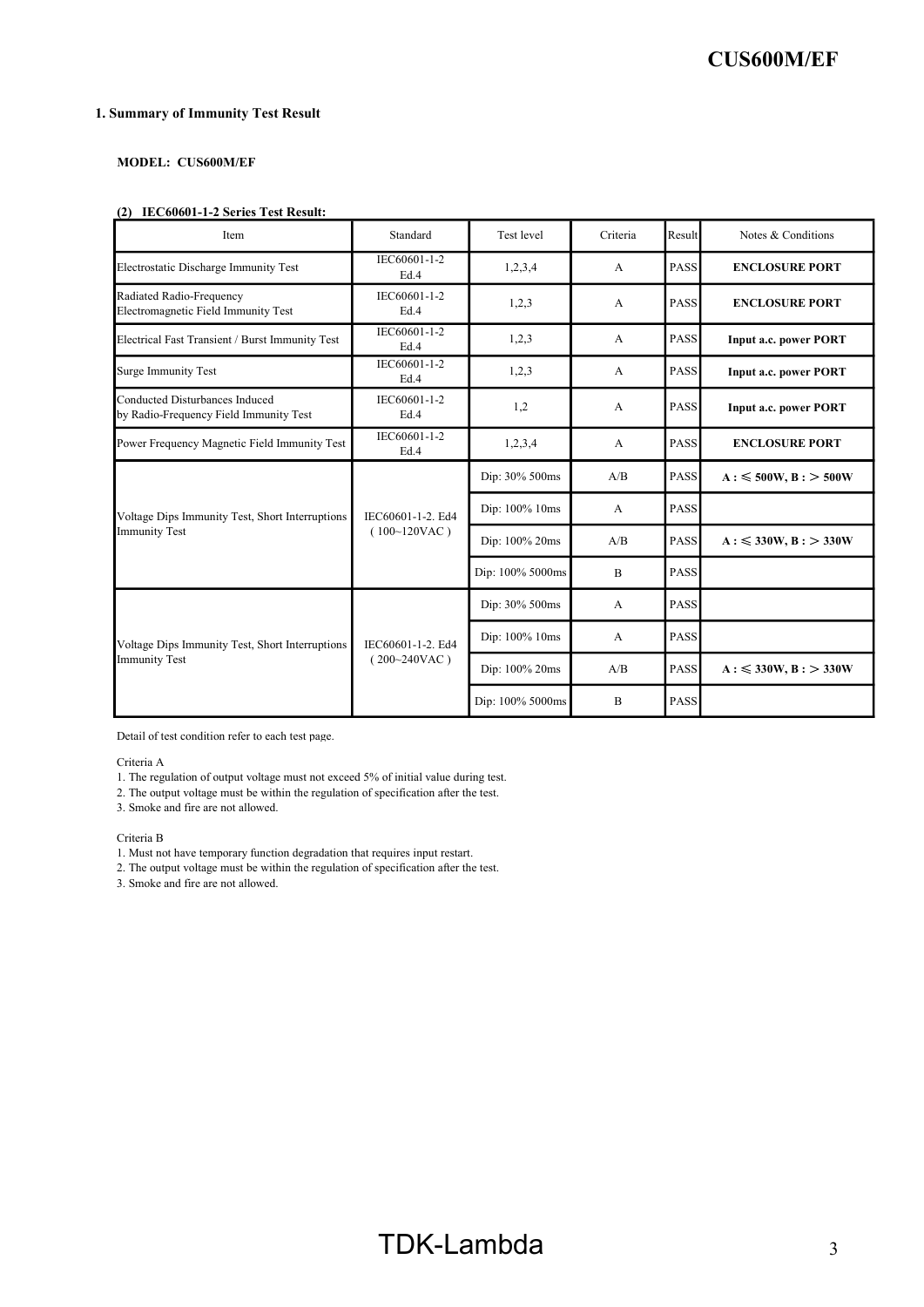# 2. Electrostatic Discharge Immunity Test (IEC61000-4-2)

MODEL : CUS600M/EF

| (1) | <b>Equipment Used</b><br>Electro Static Discharge Simulator | $: ZSS-S3011A$  | (NOISEKEN)           |                        |
|-----|-------------------------------------------------------------|-----------------|----------------------|------------------------|
|     | Discharge Resistance : $330\Omega$                          |                 | Capacity : $150pF$   |                        |
| (2) | <b>Test Conditions</b><br>• Input Voltage                   | : 115,230VAC    | • Output Voltage     | : Rated                |
|     | $\cdot$ Output Current                                      | $: 0\%, 100\%$  | • Polarity           | $;+, -$                |
|     | $\cdot$ Test Times                                          | $: 10 \times$   | · Discharge Interval | $\therefore$ >1 second |
|     | · Ambient Temperature                                       | $:25^{\circ}$ C |                      |                        |

# (3) Test Method and Device Test Point

Contact Discharge  $\;\; : \frac{1}{x}$ , Mounting screw

Air Discharge  $: \frac{1}{x}$ , Mounting screw, Input and output terminal



# (4) Acceptable Conditions

1. The regulation of output voltage must not exceed 5% of initial value during test.

2. The output voltage must be within the regulation of specification after the test.

3. Smoke and fire are not allowed.

| Contact Discharge (kV) | CUS600M/EF<br>12, 19, 24, 28, 32, 36, 48 | Air Discharge(kV) | CUS600M/EF<br>12, 19, 24, 28, 32, 36, 48 |
|------------------------|------------------------------------------|-------------------|------------------------------------------|
|                        | <b>PASS</b>                              |                   | <b>PASS</b>                              |
|                        | <b>PASS</b>                              |                   | <b>PASS</b>                              |
|                        | <b>PASS</b>                              |                   | <b>PASS</b>                              |
|                        | <b>PASS</b>                              |                   | PASS                                     |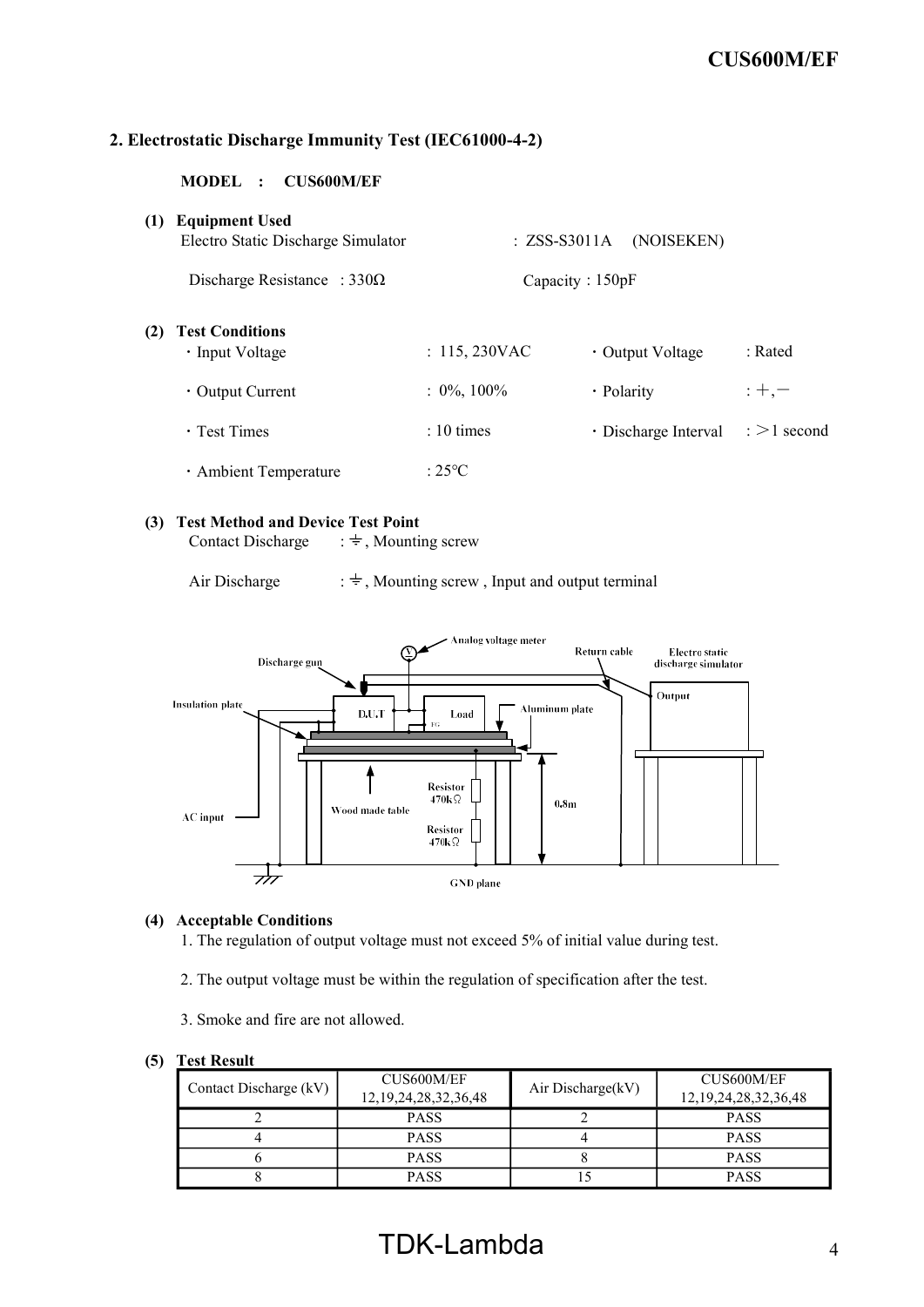# 3. Radiated Radio-Frequency Electromagnetic Field Immunity Test (IEC61000-4-3)

MODEL : CUS600M/EF

(1) Equipment Used SML 03(RS CORPORATION) HL 046(RS CORPORATION) AR500W 1000A(AR CORPORATION) FM5004(AR CORPORATION) FP6001(AR CORPORATION)

# (2) Test Conditions • Input Voltage : 115, 230VAC • Output Voltage : Rated • Output Current : 0%, 100% · Current : 0%, 100% · Amplitude Modulated : 80%, 1kHz ・Wave Angle : Horizontal and Vertical ・Ambient Temperature : 25℃ • Sweep Condition : 1.0% Step Up, 0.5 Seconds Hold • Distance : 3.0m ・Test Angle : Top/Bottom, Both Sides, Front/Back  $\cdot$  Electromagnetic Frequency : 80 $\sim$ 1000MHz, 1.4 $\sim$ 2.0GHz, 2.0~2.7GHz

(3) Test Method **Analog Voltage Meter Aluminum Plate** D.U.T LOAD **EC**  $\mathbf{r}$ Antenna  $0.8<sub>m</sub>$ Wood Made Table **AC INPUT** į **GND Plane** Anechoic material to reduce floor reflections

## (4) Acceptable Conditions

1. The regulation of output voltage must not exceed 5% of initial value during test.

- 2. The output voltage must be within the regulation of specification after the test.
- 3. Smoke and fire are not allowed.

### (5) Test Result

| Radiation Field Strength $(V/m)$ | Electromagnetic Frequency      | CUS600M/EF<br>12, 19, 24, 28, 32, 36, 48 |
|----------------------------------|--------------------------------|------------------------------------------|
|                                  | $2.0 - 2.7$ GHz                | <b>PASS</b>                              |
|                                  | $1.4\!\!\sim\!\!2.0 {\rm GHz}$ | <b>PASS</b>                              |
|                                  | $80 - 1000$ MHz                | <b>PASS</b>                              |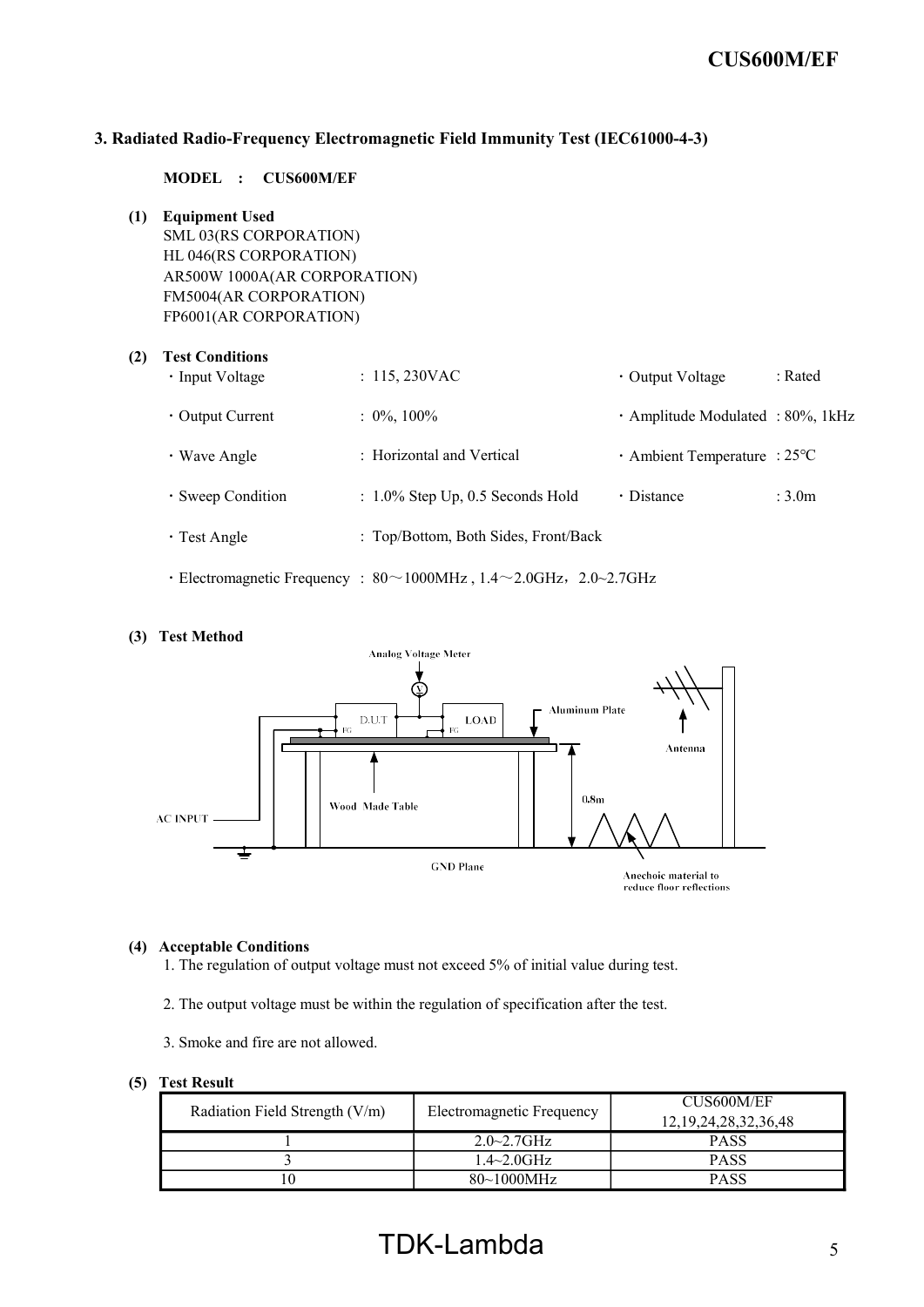# 4. Electrical Fast Transient / Burst Immunity Test (IEC61000-4-4)

MODEL : CUS600M/EF

(1) Equipment Used

EFT/B Generator : FNS-AX3 (NOISEKEN)

- (2) Test Conditions • Input Voltage : 115, 230VAC • Output Voltage : Rated • Output Current : 0%, 100% • Test Time : 1 minute • Polarity : +,-<br>
→ Ambient Temperature : 25 °C  $\cdot$  Number of Tests : 1 time  $\cdot$  Pulse Frequency : 5kHz / 100kHz • Burst Time : 15msec / 0.75msec • Number of Pulse : 75pcs ・Burst Cycle : 300msec
- (3) Test Method and Device Test Point

Apply to  $(N, L, \pm)$ ,  $(N, L)$ ,  $(N)$ ,  $(L)$ ,  $(\pm)$ 



#### (4) Acceptable Conditions

1. The regulation of output voltage must not exceed 5% of initial value during test.

- 2. The output voltage must be within the regulation of specification after the test.
- 3. Smoke and fire are not allowed.

| Test Voltage (kV) | Repetition Rate (kHz) | CUS600M/EF<br>12, 19, 24, 28, 32, 36, 48 |
|-------------------|-----------------------|------------------------------------------|
| 0.5               | 5/100                 | <b>PASS</b>                              |
|                   | 5/100                 | <b>PASS</b>                              |
|                   | 5/100                 | <b>PASS</b>                              |
|                   | 5 / 100               | <b>PASS</b>                              |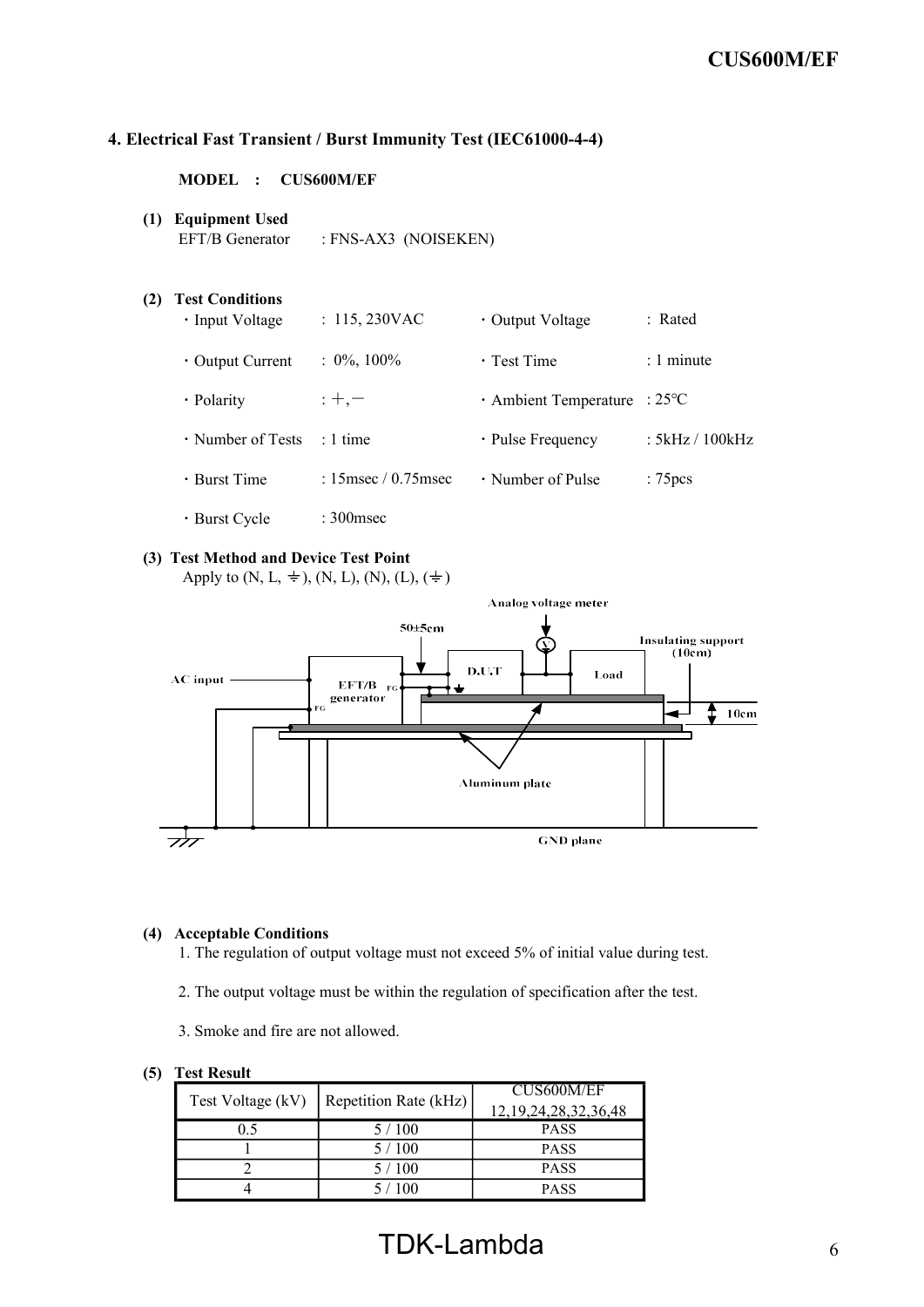# 5. Surge Immunity Test (IEC61000-4-5)

| MODEL : CUS600M/EF                    |                        |                                |
|---------------------------------------|------------------------|--------------------------------|
| (1) Equipment Used<br>Surge Generator | $: LSS-F03$ (NOISEKEN) |                                |
|                                       |                        | $C_{\alpha}$ $\ldots$ $\vdots$ |

|     | Coupling Impedance : Common $12\Omega$          |                     | Coupling Capacitance : Common 9µF   |                     |
|-----|-------------------------------------------------|---------------------|-------------------------------------|---------------------|
|     |                                                 | Normal<br>$2\Omega$ |                                     | Normal<br>$18\mu F$ |
| (2) | <b>Test Conditions</b><br>$\cdot$ Input Voltage | : 115,230VAC        | • Output Voltage                    | : Rated             |
|     | $\cdot$ Output Current                          | $: 0, 100\%$        | • Number of Tests                   | $: 5 \times$        |
|     | • Polarity                                      | $: +,-$             | $\cdot$ Mode                        | : Common, Normal    |
|     | • Phase                                         | $: 0, 90$ deg       | $\cdot$ Ambient Temperature : 25 °C |                     |

## (3) Test Method and Device Test Points

Apply to Common mode (N- $\frac{1}{2}$ , L- $\frac{1}{2}$ ) and Normal mode (N-L)



#### (4) Acceptable Conditions

1. The regulation of output voltage must not exceed 5% of initial value during test.

2. The output voltage must be within the regulation of specification after the test.

3. Smoke and fire are not allowed.

#### (5) Test Result

| .)ommon           |                                          | Normal            |                                          |  |
|-------------------|------------------------------------------|-------------------|------------------------------------------|--|
| Test Voltage (kV) | CUS600M/EF<br>12, 19, 24, 28, 32, 36, 48 | Test Voltage (kV) | CUS600M/EF<br>12, 19, 24, 28, 32, 36, 48 |  |
| 0.5               | <b>PASS</b>                              | 0.5               | <b>PASS</b>                              |  |
|                   | <b>PASS</b>                              |                   | <b>PASS</b>                              |  |
|                   | <b>PASS</b>                              |                   | <b>PASS</b>                              |  |
|                   | <b>PASS</b>                              |                   |                                          |  |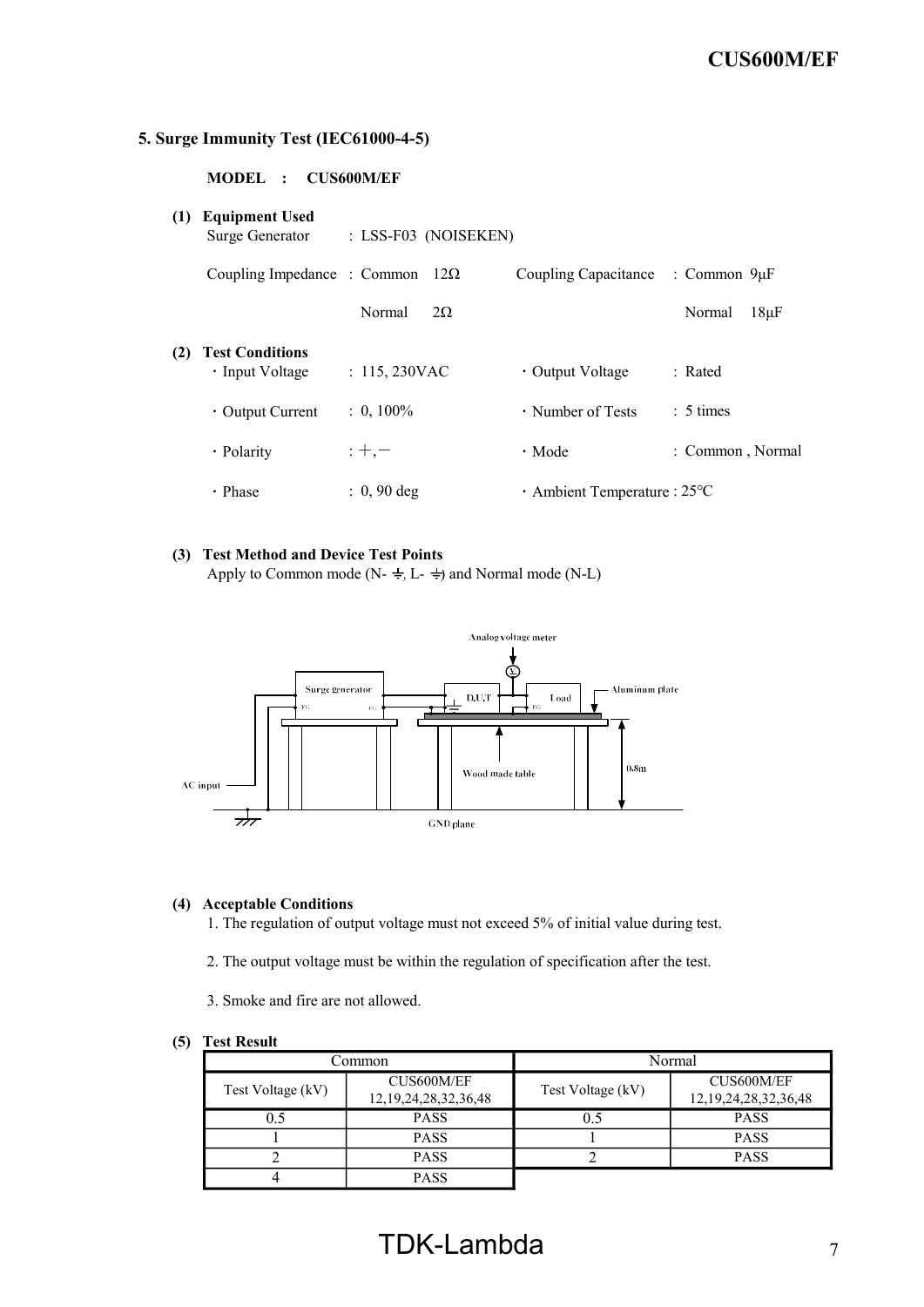# 6. Conducted Disturbances Induced by Radio-Frequency Field Immunity Test (IEC61000-4-6)

MODEL : CUS600M/EF

(1) Equipment Used Compact RF Simulator : NSG 4070-30 (TESEQ)

Coupling-Decoupling Network : CDN L-801 M2/M3 (Liithi)

# (2) Test Conditions

- Input Voltage : 115, 230VAC Output Voltage : Rated
- Output Current : 100% Electromagnetic Frequency : 150kHz ~ 80MHz
- ・Ambient Temperature : 25℃
- ・Sweep Condition : 1.0% Step Up, 0.5 Seconds Hold

# (3) Test Method

Apply to  $(N, L, \div)$ 



#### (4) Acceptable Conditions

1. The regulation of output voltage must not exceed 5% of initial value during test.

- 2. The output voltage must be within the regulation of specification after the test.
- 3. Smoke and fire are not allowed.

#### (5) Test Result

|                   | CUS600M/EF                 |  |  |
|-------------------|----------------------------|--|--|
| Voltage Level (V) | 12, 19, 24, 28, 32, 36, 48 |  |  |
|                   | <b>PASS</b>                |  |  |
|                   | <b>PASS</b>                |  |  |
|                   | <b>PASS</b>                |  |  |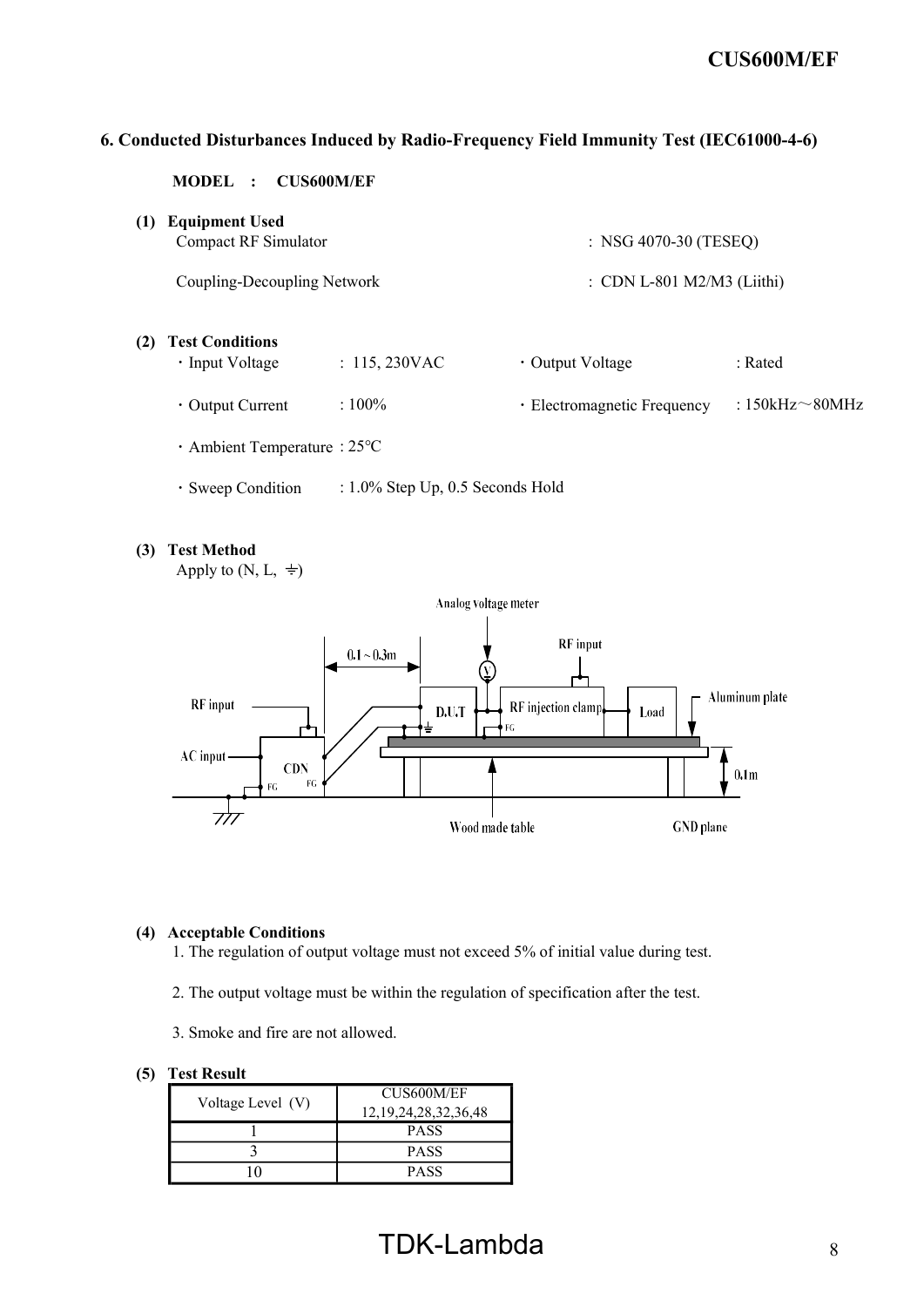# 7. Power Frequency Magnetic Field Immunity Test (IEC61000-4-8)

# MODEL : CUS600M/EF

| (1) | <b>Equipment Used</b><br>AC Power Source              | $:$ NSG 1007(SCHAFFNER)                 |                                 |          |
|-----|-------------------------------------------------------|-----------------------------------------|---------------------------------|----------|
|     | Helmholts Coil                                        | : R-1000-4-8/9-L-1M (TESEQ)             |                                 |          |
| (2) | <b>Test Conditions</b><br>· Input Voltage             | : 115,230VAC                            | • Output Voltage                | : Rated  |
|     | $\cdot$ Output Current                                | $:100\%$                                | · Magnetic Frequenc: 50Hz, 60Hz |          |
|     | $\cdot$ Ambient Temperature : 25 $\mathrm{^{\circ}C}$ |                                         | $\cdot$ Direction               | :X, Y, Z |
|     | $\cdot$ Test Time                                     | : More than 10 seconds (each direction) |                                 |          |

# (3) Test Method and Device Test Point



## (4) Acceptable Conditions

1. The regulation of output voltage must not exceed 5% of initial value during test.

- 2. The output voltage must be within the regulation of specification after the test.
- 3. Smoke and fire are not allowed.

| Magnetic Field Strength (A/m) | CUS600M/EF<br>12, 19, 24, 28, 32, 36, 48 |
|-------------------------------|------------------------------------------|
|                               | <b>PASS</b>                              |
|                               | <b>PASS</b>                              |
|                               | <b>PASS</b>                              |
|                               | <b>PASS</b>                              |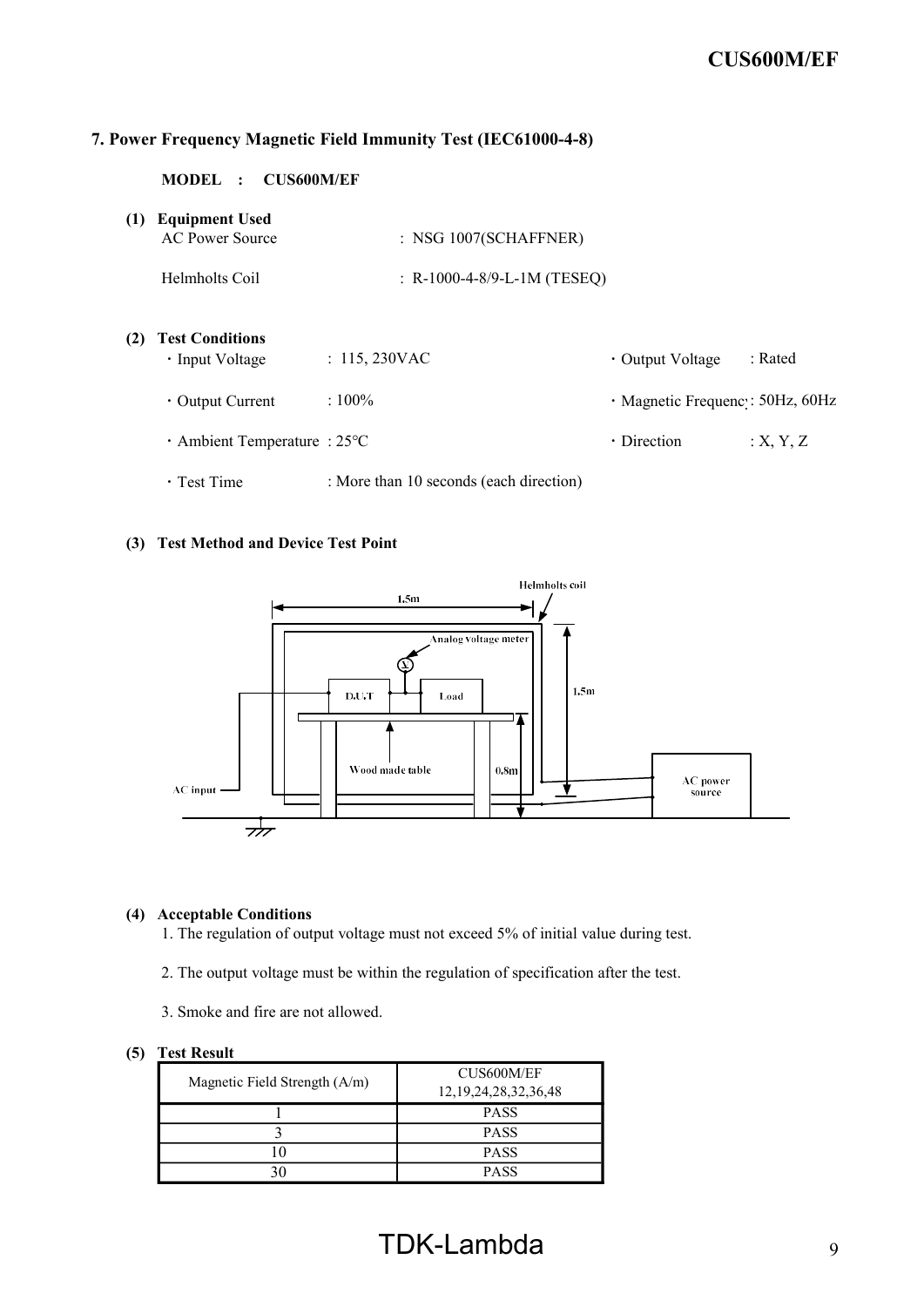#### 8. Voltage Dips, Short Interruptions Immunity Test (IEC61000-4-11)

#### MODEL : CUS600M/EF

(1) Equipment Used

Test Generator : PCR2000LA (KIKUSUI)

- (2) Test Conditions
	- Input Voltage : 100 ~ 120VAC, 200 ~ 240VAC Output Voltage : Rated
	-
	- ・Output Current : 100% ・Ambient Temperature : 25℃

- 
- Number of Tests : 3 times : 3 times : 3 times : 3 times : 1 to than 10 seconds

#### (3) Test Method and Device Test Point



#### (4) Acceptable Conditions

Criteria A

- 1. The regulation of output voltage must not exceed 5% of initial value during test.
- 2. The output voltage must be within the regulation of specification after the test.
- 3. Smoke and fire are not allowed.

#### Criteria B

1. Must not have temporary function degradation that requires input restart.

- 2. The output voltage must be within the regulation of specification after the test.
- 3. Smoke and fire are not allowed.

#### (5) Test Result

| Phenomenon Test Levell |                  | Dip rate | Continue Time      | Input Voltage<br>Range       | Criteria                     | CUS600M/EF<br>12, 19, 24, 28, 32, 36, 48 |
|------------------------|------------------|----------|--------------------|------------------------------|------------------------------|------------------------------------------|
|                        |                  | 20%      | 5000 <sub>ms</sub> | $100 \sim 120$ VAC           | $A: \leq 570W, B: > 570W$    | <b>PASS</b>                              |
|                        | 80%              |          |                    | $200 \sim 240$ VAC           | A                            | <b>PASS</b>                              |
|                        | 70%              | 30%      | 500ms              | $100 \sim 120$ VAC           | $A: \leq 500W$ , $B: > 500W$ | <b>PASS</b>                              |
|                        |                  |          |                    | $200 \sim 240 \text{VAC}$    | A                            | <b>PASS</b>                              |
| Voltage                | 40%<br>60%       |          | 200ms              | $100 \sim 120$ VAC           | $A: \leq 210W, B: > 210W$    | <b>PASS</b>                              |
| dips                   |                  |          |                    | $200 \sim 240$ VAC           | $A: \leq 570W$ , $B: > 570W$ | <b>PASS</b>                              |
|                        | $0\%$<br>$100\%$ |          | 20ms               | $100 \sim 120$ VAC           | $A: \leq 330W$ , $B: > 330W$ | <b>PASS</b>                              |
|                        |                  |          | $200 \sim 240$ VAC | $A: \leq 330W$ , $B: > 330W$ | <b>PASS</b>                  |                                          |
|                        | $0\%$            | $100\%$  | 10ms               | $100 \sim 120$ VAC           | A                            | <b>PASS</b>                              |
|                        |                  |          |                    | $200 \sim 240$ VAC           | A                            | <b>PASS</b>                              |
| Short                  | $0\%$            | $100\%$  | 5000 <sub>ms</sub> | $100 \sim 120$ VAC           | B                            | <b>PASS</b>                              |
| Interruptions          |                  |          |                    | $200 \sim 240$ VAC           | B                            | <b>PASS</b>                              |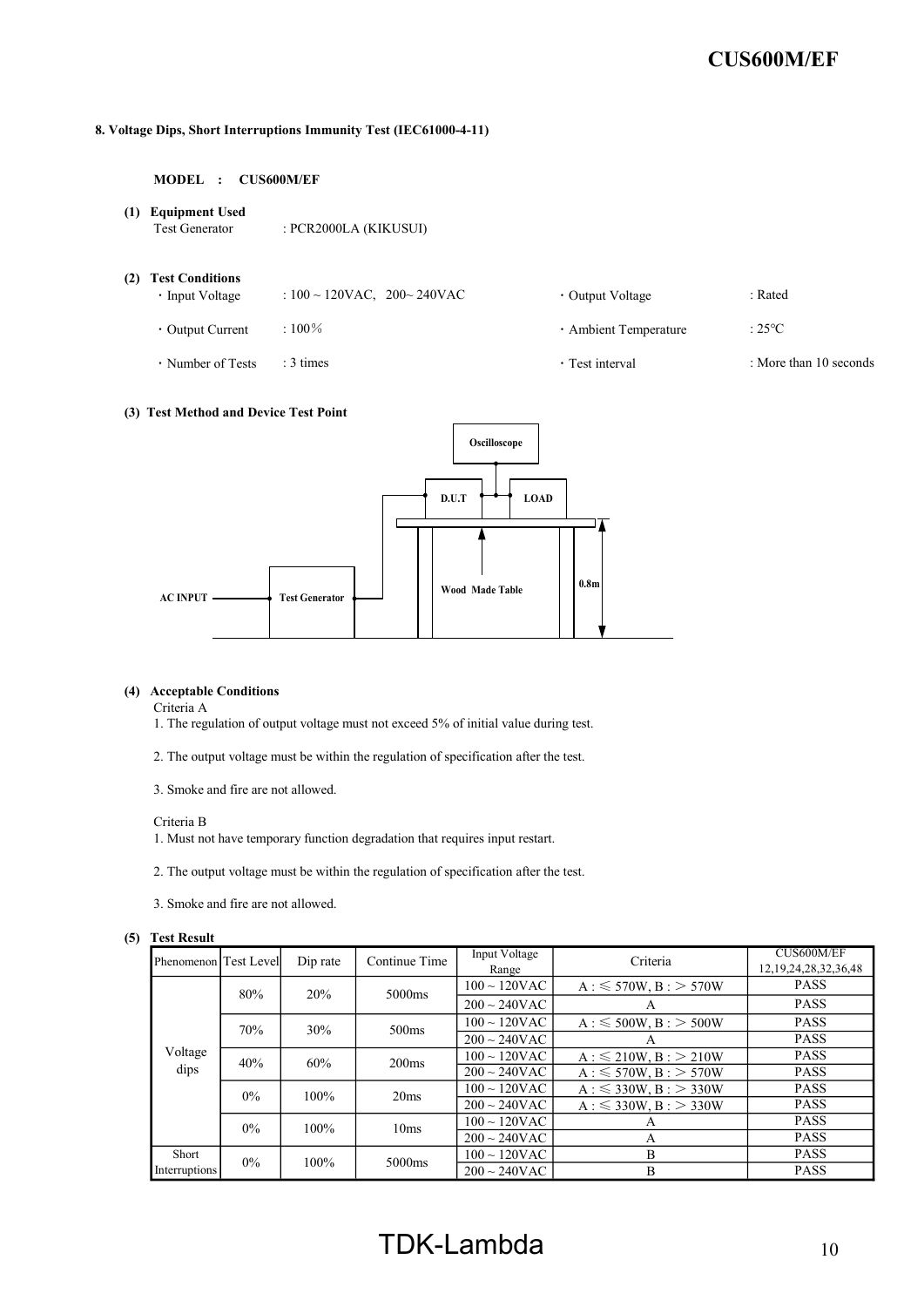# 9. Electrostatic Discharge Immunity Test (IEC60601-1-2 Ed.4)

# MODEL: CUS600M/EF

| (1) | <b>Equipment Used</b><br>Electro Static Discharge Simulator | $: ZSS-S3011A$   | (NOISEKEN)           |                  |
|-----|-------------------------------------------------------------|------------------|----------------------|------------------|
|     | Discharge Resistance<br>: 330 $\Omega$                      | Capacity: 150pF  |                      |                  |
| (2) | <b>Test Conditions</b><br>• Input Voltage                   | $: 100, 240$ VAC | • Output Voltage     | $:$ Rated        |
|     | $\cdot$ Output Current                                      | $: 0\%, 100\%$   | • Polarity           | $: +, -$         |
|     | • Number of Tests                                           | $: 10 \times$    | · Discharge Interval | $\div$ >1 second |
|     | · Ambient Temperature                                       | $\cdot$ 25 °C    |                      |                  |

(3) Test Method and Device Test Point (IEC61000-4-2, ENCLOSURE PORT) Contact Discharge  $\;\; : \frac{1}{x}$ , Mounting screw

Air Discharge  $\cdot \neq$ , Mounting screw, Input and output terminal



# (4) Acceptable Conditions

1. The regulation of output voltage must not exceed 5% of initial value during test.

- 2. The output voltage must be within the regulation of specification after the test.
- 3. Smoke and fire are not allowed.

|                        | CUS600M/EF                 | Air Discharge(kV) | CUS600M/EF                 |
|------------------------|----------------------------|-------------------|----------------------------|
| Contact Discharge (kV) | 12, 19, 24, 28, 32, 36, 48 |                   | 12, 19, 24, 28, 32, 36, 48 |
|                        | <b>PASS</b>                |                   | <b>PASS</b>                |
|                        | <b>PASS</b>                |                   | <b>PASS</b>                |
|                        | <b>PASS</b>                |                   | <b>PASS</b>                |
|                        | <b>PASS</b>                |                   | <b>PASS</b>                |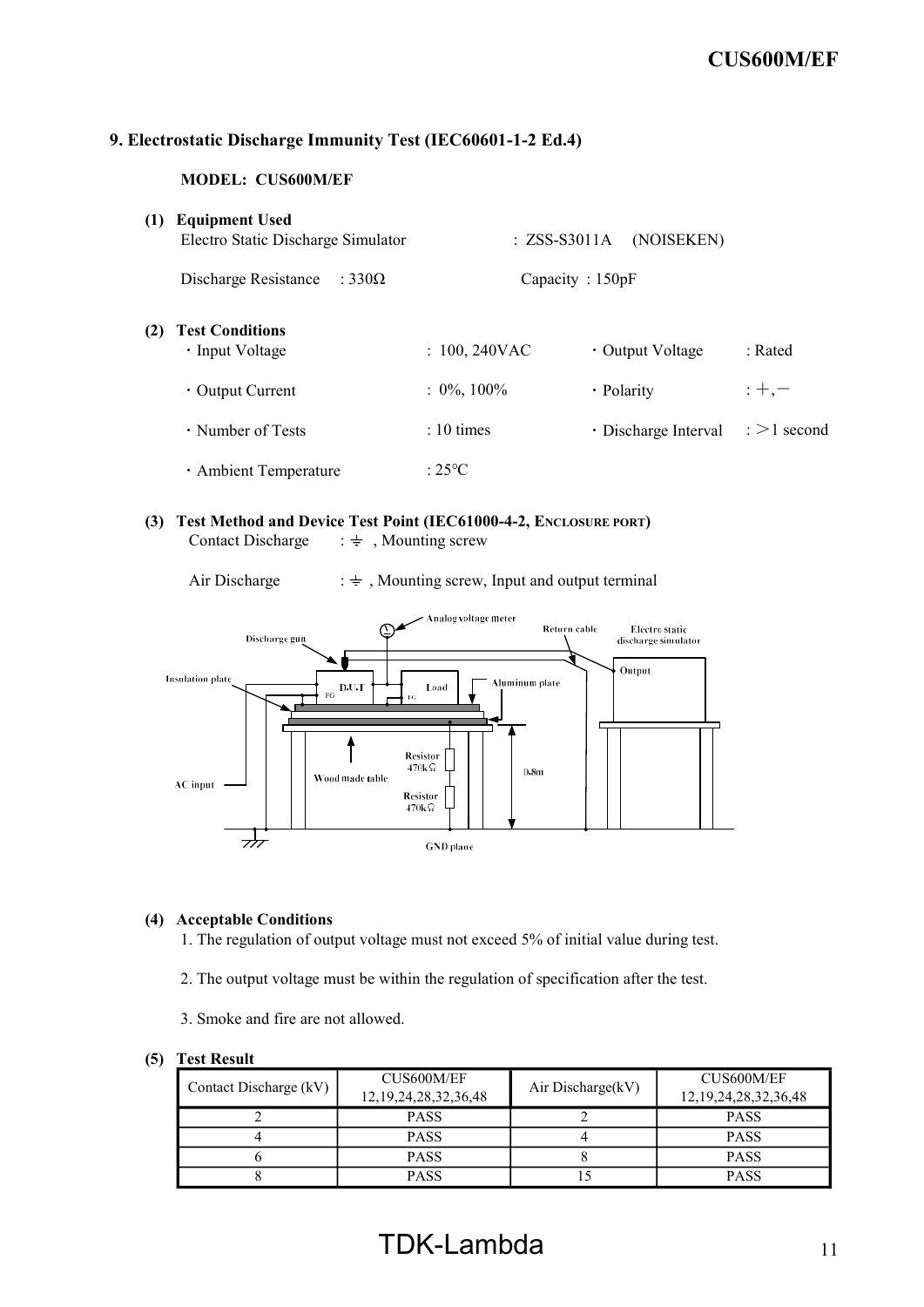# 10. Radiated Radio-Frequency Electromagnetic Field Immunity Test (IEC60601-1-2 Ed.4)

#### MODEL: CUS600M/EF

| (1) | <b>Equipment Used</b>                               |                                      |                                              |                    |
|-----|-----------------------------------------------------|--------------------------------------|----------------------------------------------|--------------------|
|     | Signal generator                                    |                                      | : $MG3692B$ (Anritsu)                        |                    |
|     | Power amplifier system                              |                                      | : AP32 SW210 (PRANA)                         |                    |
|     |                                                     |                                      | : AP32 MT255 (PRANA)                         |                    |
|     | Electric field sensor                               |                                      | : $HI-6105$ (ETS-Lindgren)                   |                    |
|     | Bilog antenna                                       |                                      | : $AT4510 (AR)$                              |                    |
|     |                                                     |                                      | : VULP9118E(SCHWARZBECK)                     |                    |
|     |                                                     |                                      |                                              |                    |
| (2) | <b>Test Conditions</b>                              |                                      |                                              |                    |
|     | • Input Voltage                                     | $: 100, 240$ VAC                     | • Output Voltage                             | : Rated            |
|     | $\cdot$ Output Current                              | $: 0\%$ , 100%                       | $\cdot$ Distance(AM)                         | : 3.0 <sub>m</sub> |
|     |                                                     |                                      |                                              |                    |
|     | • Wave Angle                                        | : Horizontal and Vertical            | $\cdot$ Distance(FM,PM)                      | : 0.3 <sub>m</sub> |
|     |                                                     |                                      |                                              |                    |
|     | $\cdot$ Test Angle                                  | : Top/Bottom, Both Sides, Front/Back | $\cdot$ Ambient Temperature : 25 $\degree$ C |                    |
|     |                                                     |                                      |                                              |                    |
|     | · Amplitude Modulated(AM): 80%, 1kHz, 1.0% step up, |                                      | · Pulse Modulated(PM): 18Hz, 217Hz,          |                    |
|     |                                                     | 0.5 seconds hold.                    |                                              | 0.5 seconds hold   |

・Frequency Modulated(FM) : 5kHz deviation, 1kHz sine, 0.5 seconds hold.

#### (3) Test Method (IEC61000-4-3, ENCLOSURE PORT)



#### (4) Acceptable Conditions

1. The regulation of output voltage must not exceed 5% of initial value during test.

- 2. The output voltage must be within the regulation of specification after the test.
- 3. Smoke and fire are not allowed.

| Modulation | Radiation Field Strength (V/m)<br>(Level 3) | Electromagnetic Frequency     | CUS600M/EF<br>12, 19, 24, 28, 32, 36, 48 |
|------------|---------------------------------------------|-------------------------------|------------------------------------------|
| AM         | 10                                          | 80MHz $\sim$ 2.7GHz           | <b>PASS</b>                              |
| <b>PM</b>  | 27                                          | 385MHz                        | <b>PASS</b>                              |
| $18Hz$ )   | 28                                          | 810,870,930MHz                | <b>PASS</b>                              |
| <b>PM</b>  | Q                                           | 710,745,780,5240,5500,5785MHz | <b>PASS</b>                              |
| (217Hz)    | 28                                          | 1720,1845,1970,2450MHz        | <b>PASS</b>                              |
| FM         | 28                                          | 450MHz                        | <b>PASS</b>                              |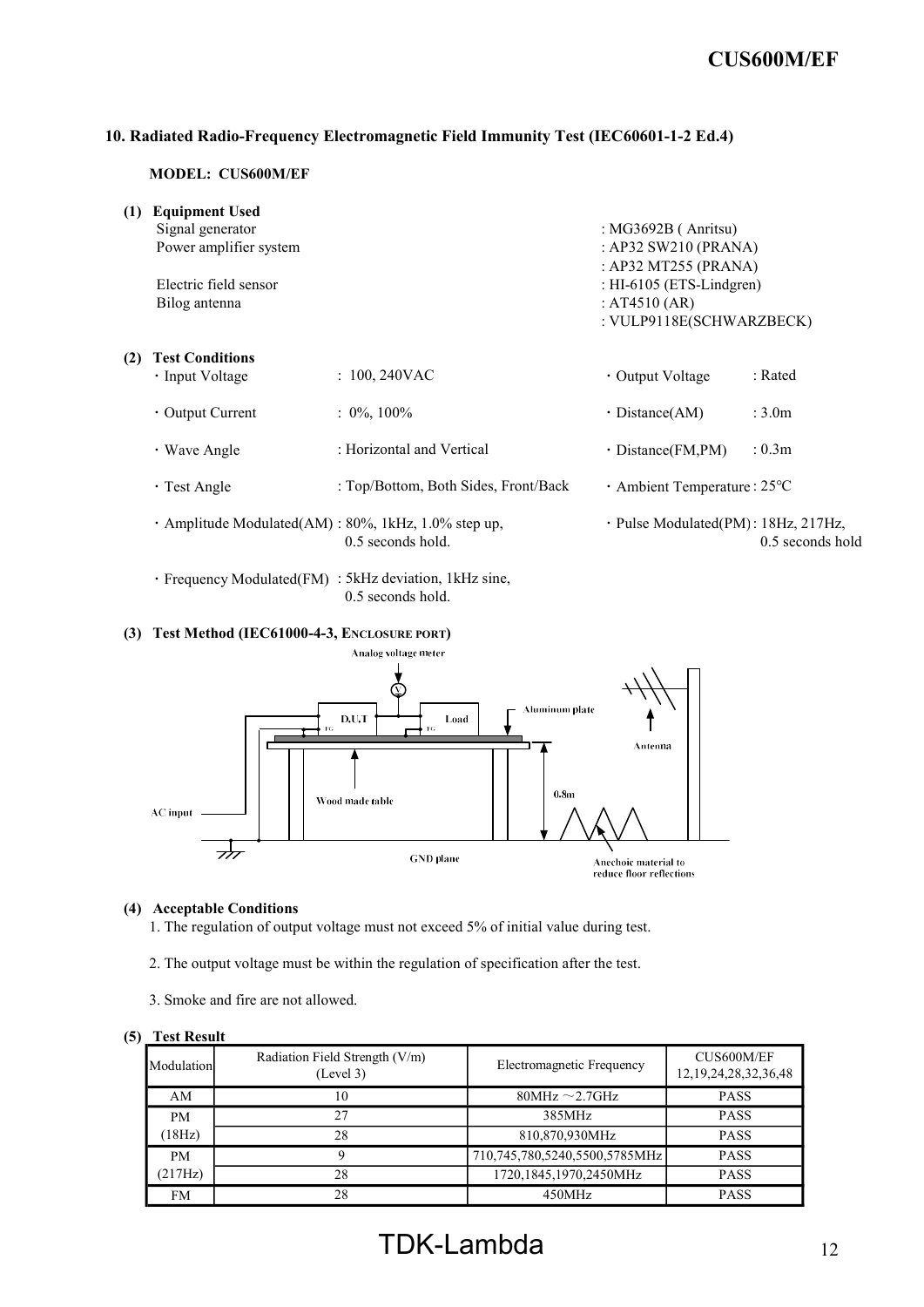# 11. Electrical Fast Transient / Burst Immunity Test (IEC60601-1-2 Ed.4)

# MODEL: CUS600M/EF

(1) Equipment Used EFT/B Generator : FNS-AX3 (NOISEKEN)

| (2) | <b>Test Conditions</b><br>$\cdot$ Input Voltage | $: 100, 240$ VAC | • Output Voltage        | : Rated            |
|-----|-------------------------------------------------|------------------|-------------------------|--------------------|
|     | $\cdot$ Output Current                          | $: 0\%, 100\%$   | $\cdot$ Test Time       | $: 1$ minute       |
|     | • Polarity                                      | $: +, -$         | · Ambient Temperature   | $:25^{\circ}C$     |
|     | $\cdot$ Number of Tests                         | $: 1$ time       | · Pulse Frequency       | :100kHz            |
|     | $\cdot$ Burst Time                              | $: 0.75$ msec    | $\cdot$ Number of Pulse | :75 <sub>pcs</sub> |
|     | • Burst Cycle                                   | $:300$ msec      |                         |                    |

(3) Test Method and Device Test Point (IEC61000-4-4, Input a.c. power PORT) Apply to (N, L,  $\neq$ ), (N, L), (N), (L), ( $\neq$ )



# (4) Acceptable Conditions

- 1. The regulation of output voltage must not exceed 5% of initial value during test.
- 2. The output voltage must be within the regulation of specification after the test.
- 3. Smoke and fire are not allowed.

| .                 |                            |  |  |  |  |
|-------------------|----------------------------|--|--|--|--|
| Test Voltage (kV) | CUS600M/EF                 |  |  |  |  |
| (Level 3)         | 12, 19, 24, 28, 32, 36, 48 |  |  |  |  |
| 0.5               | <b>PASS</b>                |  |  |  |  |
|                   | <b>PASS</b>                |  |  |  |  |
|                   | <b>PASS</b>                |  |  |  |  |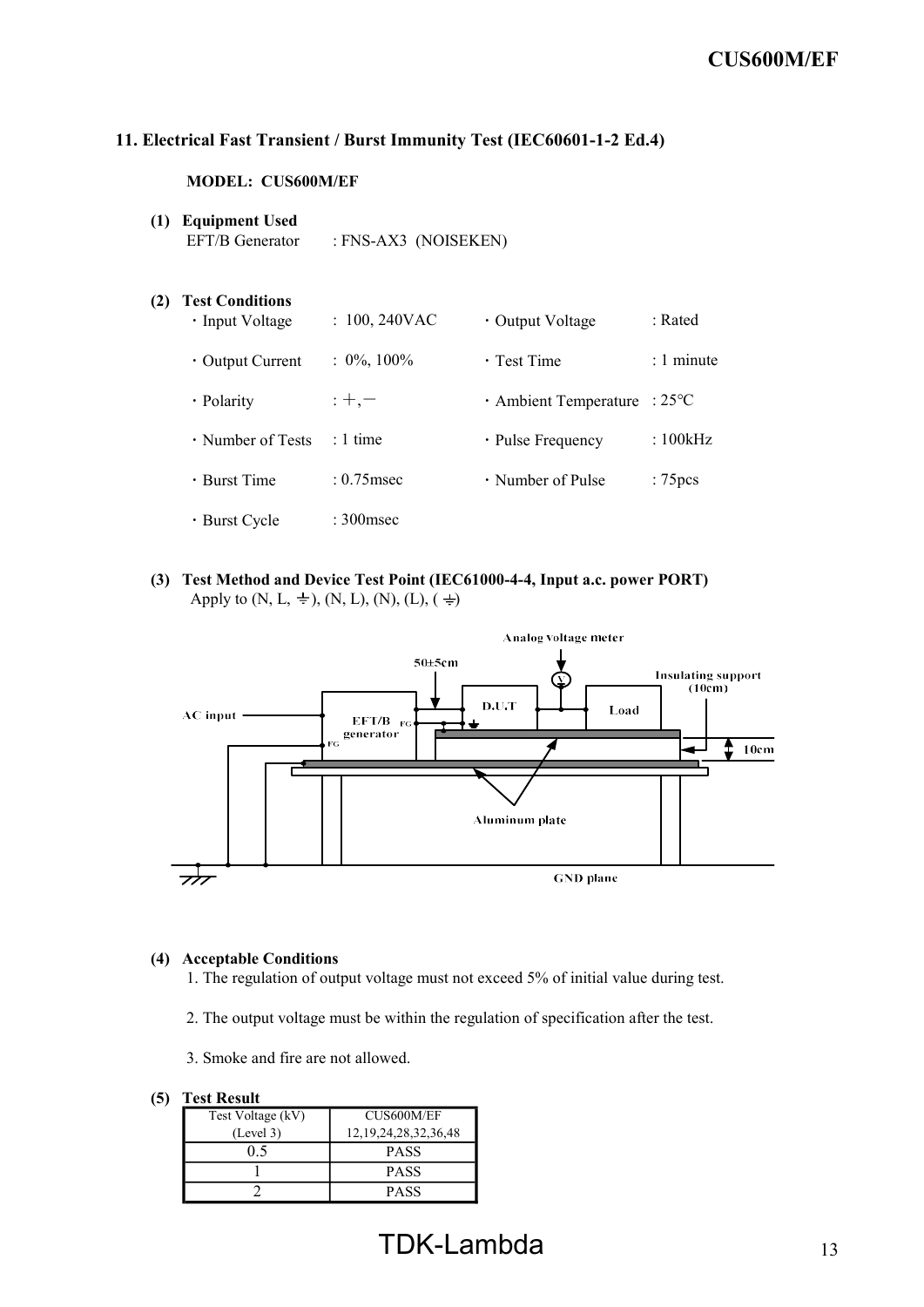# 12. Surge Immunity Test (IEC60601-1-2 Ed.4)

# MODEL: CUS600M/EF

| (1) | <b>Equipment Used</b><br>Surge Generator                                                                                                       | : LSS-F03 (NOISEKEN) |                      |                              |                      |          |           |
|-----|------------------------------------------------------------------------------------------------------------------------------------------------|----------------------|----------------------|------------------------------|----------------------|----------|-----------|
|     | Coupling Impedance : Common                                                                                                                    |                      | $12\Omega$           |                              | Coupling Capacitance | : Common | $9 \mu F$ |
|     |                                                                                                                                                | Normal               | $2\Omega$            |                              |                      | Normal   | $18\mu$ F |
| (2) | <b>Test Conditions</b>                                                                                                                         |                      |                      |                              |                      |          |           |
|     | · Input Voltage                                                                                                                                | $: 100, 240$ VAC     |                      | · Output Voltage             | : Rated              |          |           |
|     | · Output Current                                                                                                                               | $: 0\%, 100\%$       |                      | · Number of Tests            | : 5 times            |          |           |
|     | · Polarity                                                                                                                                     | $: +,-$              |                      | · Mode                       | : Common, Normal     |          |           |
|     | · Phase                                                                                                                                        | $: 0, 90$ deg        |                      | · Ambient Temperatu: 25°C    |                      |          |           |
| (3) | Test Method and Device Test Point (IEC61000-4-5, Input a.c. power PORT)<br>Apply to Common mode (N- $\div$ , L- $\div$ ) and Normal mode (N-L) |                      |                      |                              |                      |          |           |
|     |                                                                                                                                                |                      | Analog voltage meter |                              |                      |          |           |
|     | Surge generator<br>FG                                                                                                                          | $_{\rm FG}$          | D.U.T                | Aluminum plate<br>Load<br>FG |                      |          |           |
|     |                                                                                                                                                |                      | Wood made table      | 0.8 <sub>m</sub>             |                      |          |           |
|     | AC input                                                                                                                                       |                      |                      |                              |                      |          |           |



# (4) Acceptable Conditions

1. The regulation of output voltage must not exceed 5% of initial value during test.

2. The output voltage must be within the regulation of specification after the test.

3. Smoke and fire are not allowed.

|                   | Common(Level 3)            | Normal(Level 2)   |                            |  |
|-------------------|----------------------------|-------------------|----------------------------|--|
|                   | CUS600M/EF                 |                   | CUS600M/EF                 |  |
| Test Voltage (kV) | 12, 19, 24, 28, 32, 36, 48 | Test Voltage (kV) | 12, 19, 24, 28, 32, 36, 48 |  |
| 0.5               | <b>PASS</b>                |                   | <b>PASS</b>                |  |
|                   | <b>PASS</b>                |                   | <b>PASS</b>                |  |
|                   | <b>PASS</b>                |                   |                            |  |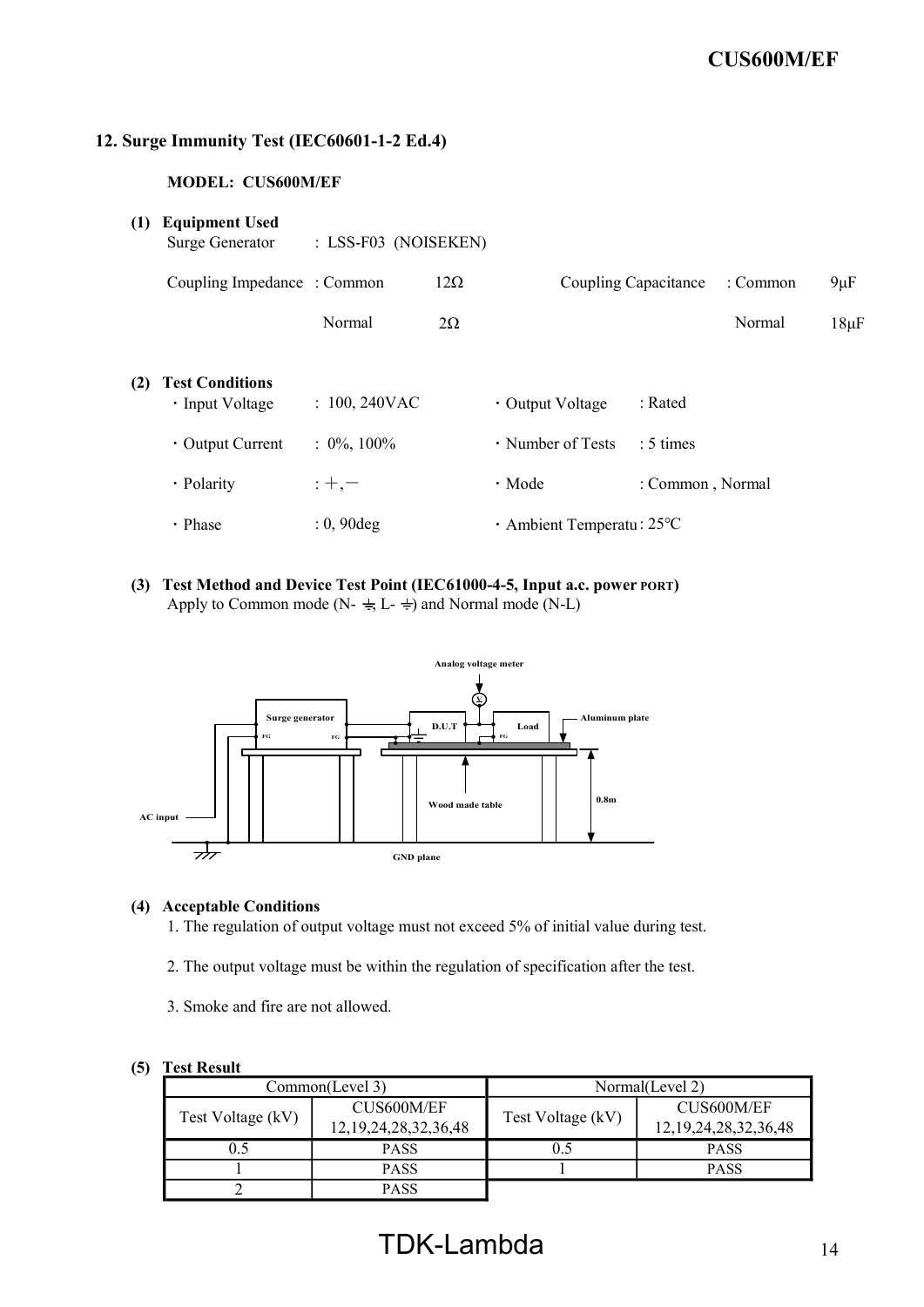# 13. Conducted Disturbances Induced by Radio-Frequency Field Immunity Test (IEC60601-1-2 Ed.4)

# MODEL: CUS600M/EF

| (1) | <b>Equipment Used</b><br>Compact RF Simulator |                                     | : NSG 4070-30 (TESEQ)                                |         |
|-----|-----------------------------------------------|-------------------------------------|------------------------------------------------------|---------|
|     | Coupling-Decoupling Network                   |                                     | : CDN L-801 M2/M3 (Liithi)                           |         |
| (2) | <b>Test Conditions</b><br>• Input Voltage     | $: 100, 240$ VAC                    | • Output Voltage                                     | : Rated |
|     | $\cdot$ Output Current                        | $:100\%$                            | $\cdot$ Electromagnetic Frequen: 150kHz $\sim$ 80MHz |         |
|     | · Ambient Temperature                         | $:25^{\circ}C$                      |                                                      |         |
|     | · Sweep Condition                             | $: 1.0\%$ step up, 0.5 seconds hold |                                                      |         |
|     |                                               |                                     |                                                      |         |

(3) Test Method and Device Test Point (IEC61000-4-6, Input a.c. power PORT) Apply to  $(N, L, \div)$ 



#### (4) Acceptable Conditions

1. The regulation of output voltage must not exceed 5% of initial value during test.

- 2. The output voltage must be within the regulation of specification after the test.
- 3. Smoke and fire are not allowed.

| Voltage Level (V)<br>(Level 2) | CUS600M/EF<br>12, 19, 24, 28, 32, 36, 48 |  |
|--------------------------------|------------------------------------------|--|
|                                | <b>PASS</b>                              |  |
|                                | PASS                                     |  |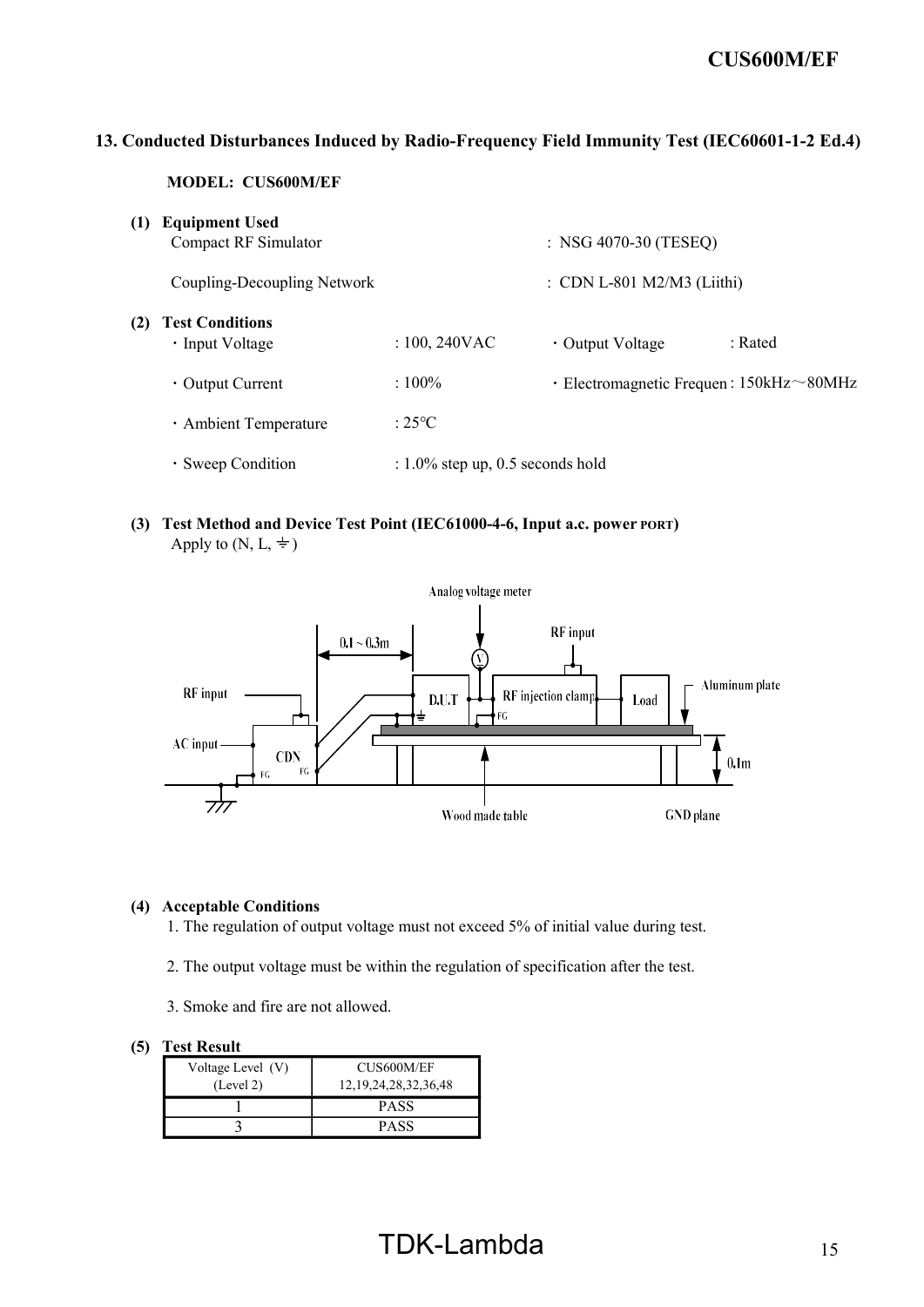# 14. Power Frequency Magnetic Field Immunity Test (IEC60601-1-2 Ed.4)

# MODEL: CUS600M/EF

|  | (1) | <b>Equipment Used</b> |  |
|--|-----|-----------------------|--|
|--|-----|-----------------------|--|

|     | <b>AC Power Source</b>                                | $:$ NSG 1007(SCHAFFNER)                 |                                 |          |
|-----|-------------------------------------------------------|-----------------------------------------|---------------------------------|----------|
|     | Helmholts Coil                                        | : R-1000-4-8/9-L-1M (TESEQ)             |                                 |          |
| (2) | <b>Test Conditions</b><br>$\cdot$ Input Voltage       | $: 100, 240$ VAC                        | • Output Voltage                | : Rated  |
|     | $\cdot$ Output Current                                | $:100\%$                                | · Magnetic Frequenc: 50Hz, 60Hz |          |
|     | $\cdot$ Ambient Temperature : 25 $\mathrm{^{\circ}C}$ |                                         | $\cdot$ Direction               | :X, Y, Z |
|     | · Test Time                                           | : More than 10 seconds (each direction) |                                 |          |

#### (3) Test Method (IEC61000-4-8, ENCLOSURE PORT)



#### (4) Acceptable Conditions

1. The regulation of output voltage must not exceed 5% of initial value during test.

- 2. The output voltage must be within the regulation of specification after the test.
- 3. Smoke and fire are not allowed.

| Magnetic Field Strength (A/m)<br>(Level 4) | CUS600M/EF<br>12, 19, 24, 28, 32, 36, 48 |
|--------------------------------------------|------------------------------------------|
|                                            | <b>PASS</b>                              |
|                                            | <b>PASS</b>                              |
|                                            | <b>PASS</b>                              |
|                                            | <b>PASS</b>                              |